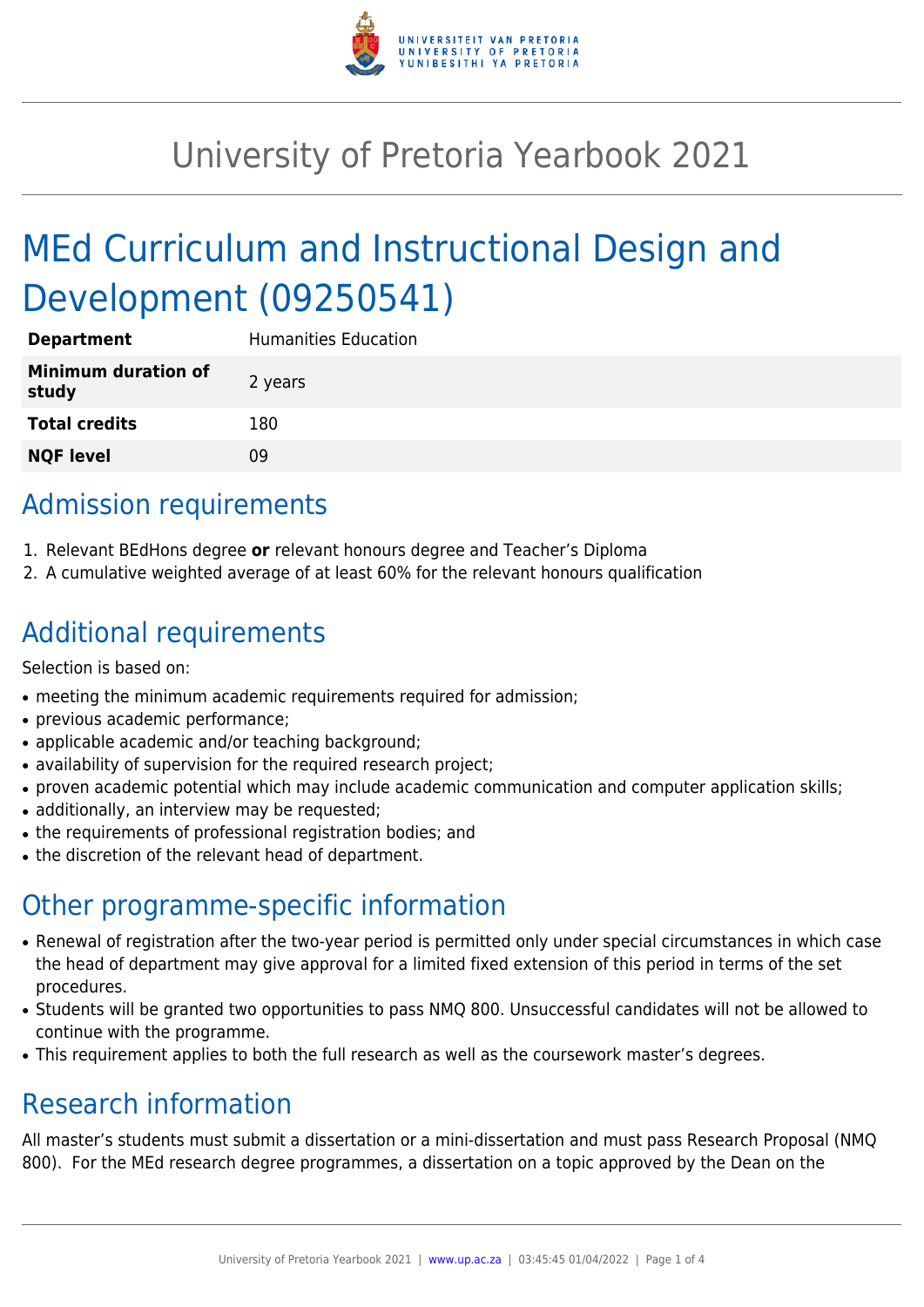

recommendation of the relevant head of department must be submitted, following the approval of a complete research proposal. A literature study is not acceptable.

- One publishable article based on the research that the student conducted for the dissertation or the minidissertation and approved by the supervisor, must be submitted. The article must be submitted at the offices of Student Administration before 15 February for the Autumn graduation ceremonies and before 15 July for the Spring graduation ceremonies.
- In addition to the copies referred to above, each successful student must submit a bound paper copy as well as two electronic copies of the approved mini-dissertation/dissertation to the Head: Student Administration in the format specified by the Faculty and in accordance with the minimum standards set by the Department of Library Services
- (see http://upetd.up.ac.za/authors/ publish/ standards.htm#specs), before 15 February for the Autumn graduation ceremonies and before 15 July for the Spring graduation ceremonies. Failure to meet these deadlines will result in the degree being awarded during a subsequent series of graduation ceremonies.
- All students have to submit a research proposal during the first year of registration and defend it successfully before a panel of examiners appointed by the Dean, in collaboration with the relevant head of department, Supervisor and Research Coordinator, before they can start with the research.
- Students have to apply for ethical clearance to the relevant head of department and Ethics Committee and only commence with field work once the application for ethical clearance has been approved by the Ethics Committee.
- Students have to present a progress report on the research to the supervisor annually. Continued reregistration depends on satisfactory annual progress.
- All students have to attend the research capacity building sessions on quantitative and qualitative research at master's level.

### Pass with distinction

The MEd degree is conferred with distinction on a student who obtains at least 75% in the dissertation.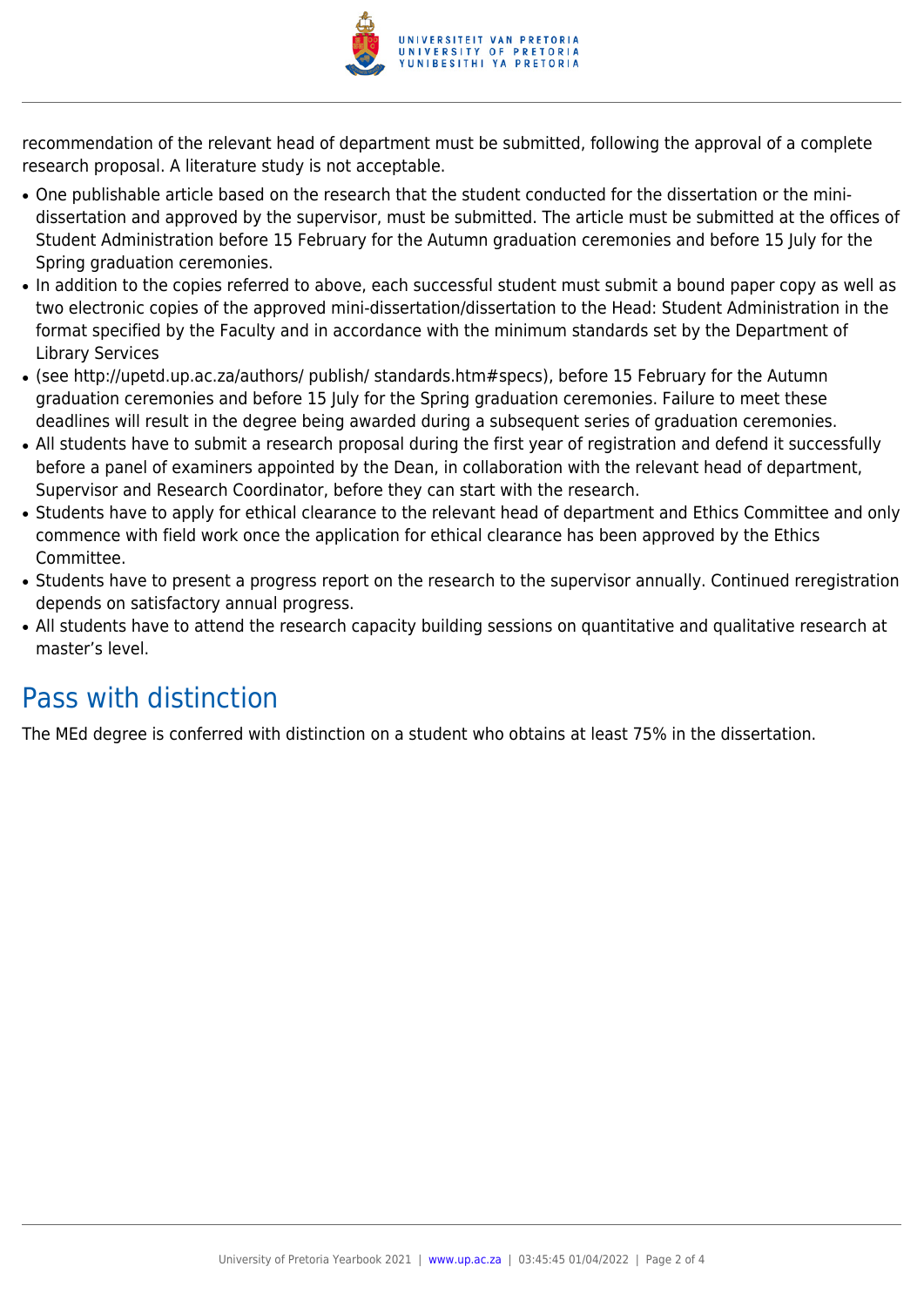

### Curriculum: Year 1

#### **Minimum credits: 180**

NMQ 801 (Research proposal) and CDV 890 (Dissertation) should be selected in the 1st year. When NMQ 801 (Research proposal) has been passed in the 1st year, only Dissertation should be selected again in the final year. Students will be granted two opportunities to pass NMQ 801 (Research proposal).

#### **Fundamental modules**

[Research proposal 801](https://www.up.ac.za/parents/yearbooks/2021/modules/view/NMQ 801) (NMQ 801) - Credits: 0.00

#### **Core modules**

[Dissertation: Curriculum and instructional design and development 890](https://www.up.ac.za/parents/yearbooks/2021/modules/view/CDV 890) (CDV 890) - Credits: 180.00